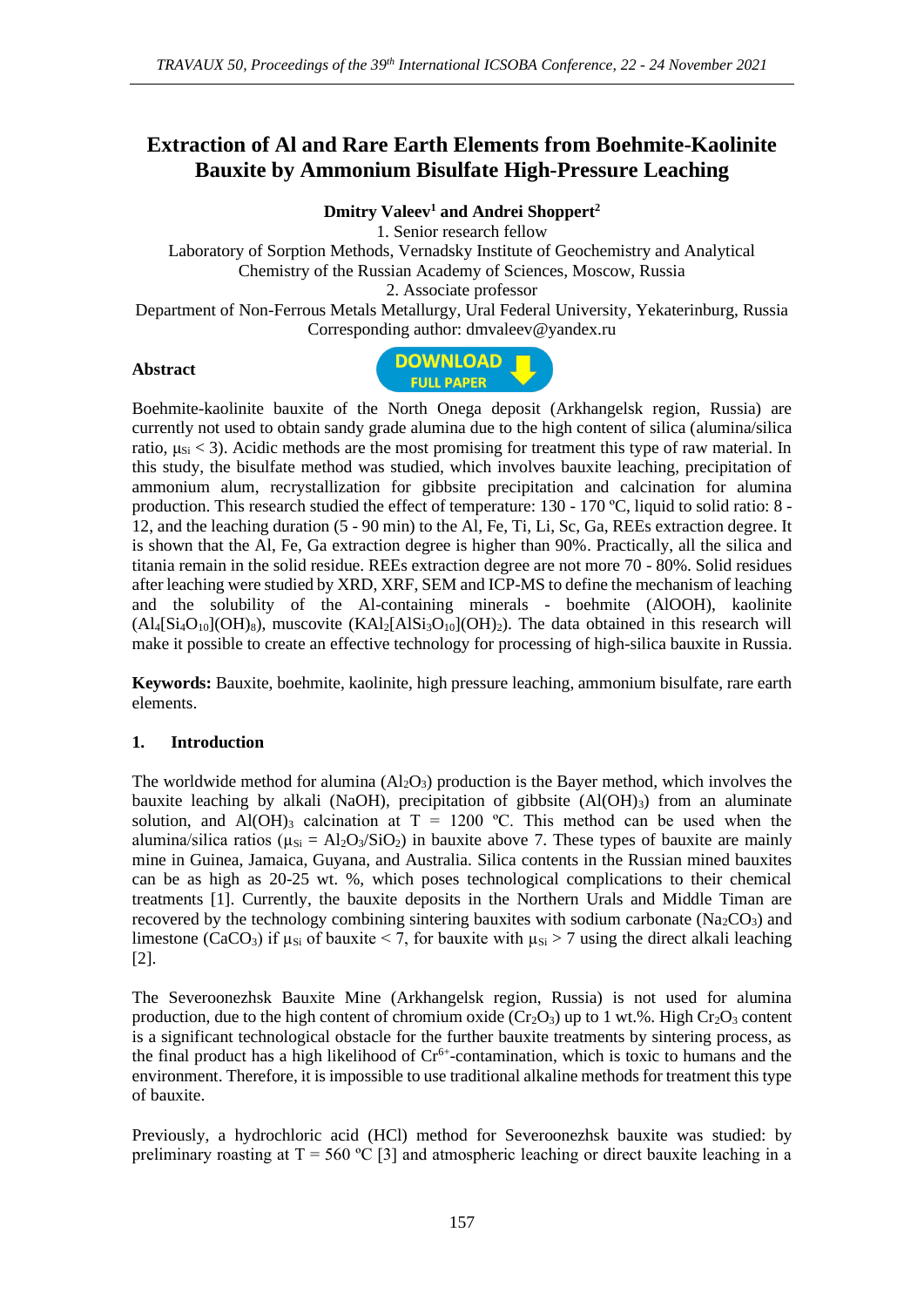high-pressure reactor at  $T = 170 - 180 \degree C$  [4]. The aluminum extraction degree by both methods exceeded 90%. However, alumina obtained from crystals of aluminum chloride hexahydrate  $(ACH, AICI<sub>3</sub>·6H<sub>2</sub>O)$  did not correspond to the RUSAL requirements for particle shape and chlorine ion content [5]. Therefore, alkaline recrystallization of ACH is necessary to obtain alumina from  $\text{Al}(\text{OH})_3$  [6].

An alternative to HCl method can be the ammonium bisulfate (NH4HSO4) method. After aluminosilicate leaching process the aluminum ammonium sulfate solution is obtained. It is possible to precipitate  $AI(OH)$ <sub>3</sub> by ammonia (NH<sub>3</sub>) gas sparging from this solution [7]. Thus, the problem of accumulation of impurities in  $Al(OH)$ <sub>3</sub> and further in  $Al_2O_3$ , the production of the spherical shape of  $A<sub>12</sub>O<sub>3</sub>$  powder, and the possibility of reusing the leaching reagent - ammonium bisulfate can be solved.

Previous research is devoted to the study of the roasting ammonium sulfate with aluminosilicates at  $T = 400 - 600$  °C and further water leaching [8]. To decrease the duration of the extraction process, reduce technological conversions and energy consumption, it is possible to use highpressure reactors. Hu et al. [9] and Khamizov et al. [10] showed the possibility of using this equipment for leaching the coal fly ash, Middle Timan bauxite, kaolin, and nepheline. In this research, for the first time, the leaching of high-silica bauxite from Severoonezhsk deposit with  $\mu_{Si}$  less than 3 by the mixture of NH<sub>4</sub>HSO<sub>4</sub> + H<sub>2</sub>SO<sub>4</sub> was studied.

# **2. Materials and Methods**

# **2.1 Materials and reagents**

Raw bauxite sample was collected from the Severoonezhsk Bauxite Mine (N62.573349º, E39.719039º). Analytical grade ammonium sulfate CAS No. 7783-20-2, sulfuric acid CAS No. 7664-93-9 (both from SigmaTek, Russia) were used in the leaching process. Distilled water was used to dilute leaching reagents and washing of solid residue after leaching. Chemical composition of raw bauxite is resented in Table 1.

| Main components, wt. %         |                  |                                |                  |      |           |      |                   |        |              |  |  |
|--------------------------------|------------------|--------------------------------|------------------|------|-----------|------|-------------------|--------|--------------|--|--|
| Al <sub>2</sub> O <sub>3</sub> | SiO <sub>2</sub> | Fe <sub>2</sub> O <sub>3</sub> | TiO <sub>2</sub> | CaO  | $Cr_2O_3$ | MgO  | Na <sub>2</sub> O | $K_2O$ | $LOI^*$      |  |  |
| 53.30                          | 17.80            | 6.52                           | 2.57             | 0.68 | 0.52      | 0.75 | 0.04              | 0.23   | 15.60        |  |  |
| Minor components, g/t          |                  |                                |                  |      |           |      |                   |        |              |  |  |
| Li                             | <b>Sc</b>        | Ga                             | <b>Sr</b>        | Y    | La        | Ce   | Pr                | Nd     | <b>Sm</b>    |  |  |
| 202                            | 116              | 58                             | 136              | 29   | 44        | 126  | 11                | 43     | 8.4          |  |  |
| Eu                             | Gd               | Tb                             | Dy               | Ho   | Er        | Yb   | Lu                | Th     | $\mathbf{U}$ |  |  |
| 2.0                            | 8.6              | 1.2                            | 7.0              | 1.3  | 4.1       | 4.1  | 0.6               | 16     | 5            |  |  |

| Table 1. Chemical compositions of raw bauxite from Severoonezhsk deposit (Arkhangelsk |
|---------------------------------------------------------------------------------------|
| region, Russia).                                                                      |

\*LOI – loss on ignition at  $1000$  °C.

# **2.2 Experiments**

Bauxite samples were leached by  $40\% \text{ NH}_4\text{HSO}_4 + 3\text{M H}_2\text{SO}_4$  mixture in a 50 mL high-pressure reactor (Deschem, China). The duration time at  $T = 130 - 170$  °C was 30 - 90 min. The liquid to solid ratio (L:S) varied from 8 to 12. Pulp after leaching was filtered, the solid residue was washed by heat water (90 °C). The solid residue dried at 110 °C for 2 h and analyzed by physical and chemical methods. The liquor after filtration was analyzed for major and minor metals content.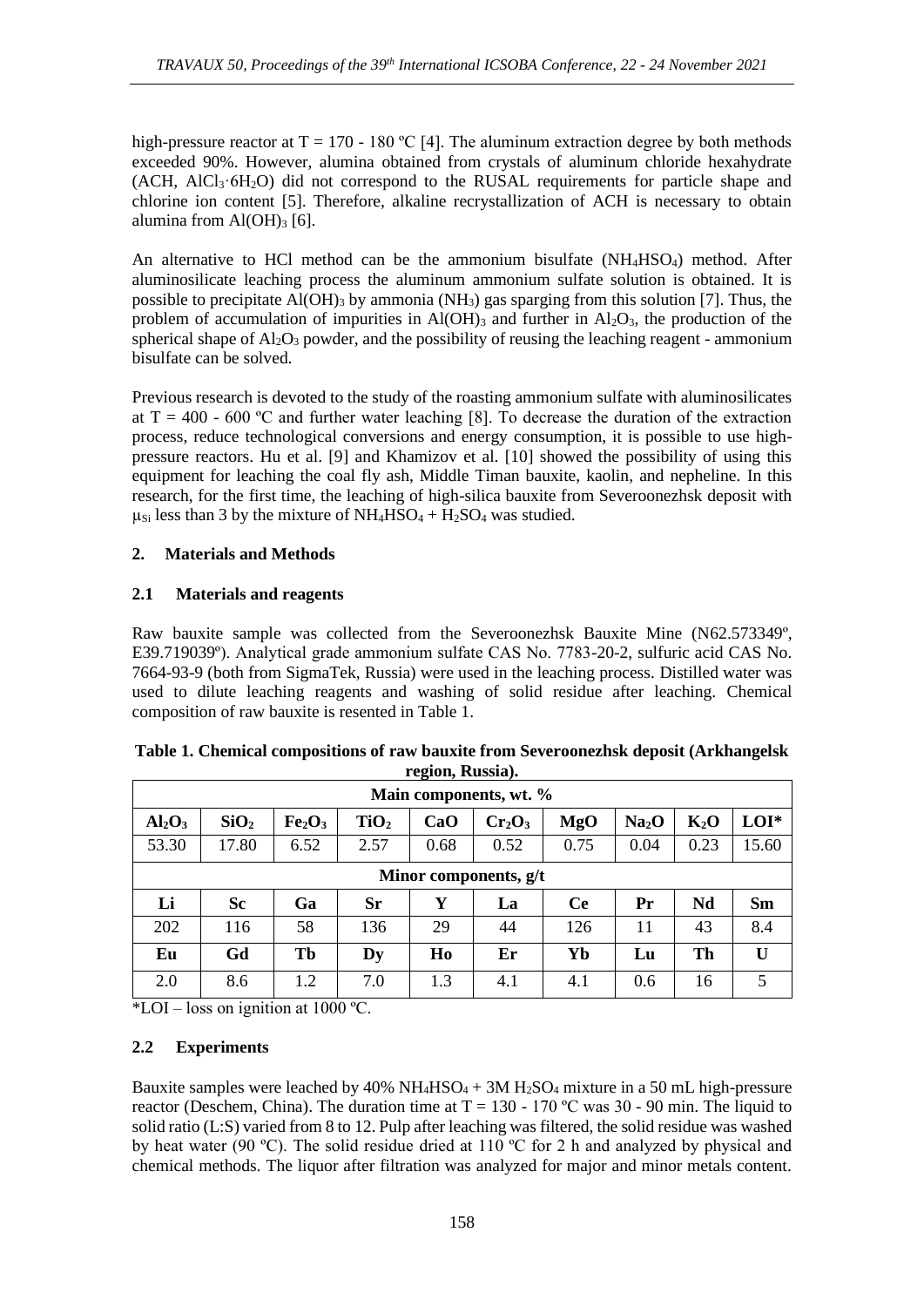Bauxite also contains phases: gibbsite  $A(OH)_{3}$ ; muscovite  $KAl<sub>2</sub>[AIS<sub>13</sub>O<sub>10</sub>](OH)<sub>2</sub>$ ; hematite (Fe<sub>2</sub>O<sub>3</sub>); goethite FeOOH); anatase (TiO<sub>2</sub>) whose peaks fit with the main phases. Gibbsite dissolves first by the leaching process, its peaks cannot be found on the solid residue samples. However, muscovite and anatase do not dissolve by the  $NH_4HSO_4 + H_2SO_4$  mixture. During the dissolution of the main phases, these minerals begin to appear on XRD patterns. At 170 ºC, the main aluminum phase - boehmite, has completely dissolved. Undissolved aluminum is found in refractory minerals - kaolinite and muscovite. Therefore, the aluminum content in the solid residue is still high – 16.68 wt.% (Table 4).

| Table 4. Chemical compositions of solid residue after bauxite $40\% \text{ NH}_4\text{HSO}_4 + 3\text{M H}_2\text{SO}_4$ |
|--------------------------------------------------------------------------------------------------------------------------|
| leaching (T = 170 °C; L:S = 10; $\tau$ = 60 min)                                                                         |

| Main components, wt. % |                  |                                |                  |      |           |      |                   |        |         |  |
|------------------------|------------------|--------------------------------|------------------|------|-----------|------|-------------------|--------|---------|--|
| $Al_2O_3$              | SiO <sub>2</sub> | Fe <sub>2</sub> O <sub>3</sub> | TiO <sub>2</sub> | CaO  | $Cr_2O_3$ | MgO  | Na <sub>2</sub> O | $K_2O$ | $LOI^*$ |  |
| 16.68                  | 59.79            | 0.87                           | 9.69             | 0.02 | 0.25      | 0.03 |                   | 0.60   |         |  |

\*LOI – loss on ignition at  $1000$  °C.

#### **4. Conclusions**

In this study, the bisulfate method of treatment of Severoonezhsk bauxite by high-pressure leaching was investigated. Using machine learning with ANNs for analysis of the Al and Sc extraction degree showed that at optimal parameters (T = 170 °C; L:S = 10;  $\tau$  = 60 min), aluminum goes into liquor for 90%, scandium for 75%. The distribution of REEs and other minor components of bauxite during the leaching process at  $T = 130 - 170$  °C is shown. The average extraction degree is 70-80%. The highest content of Li, Sc, and Ga in acid liquor is 14 mg/L, 8.5 mg/L, and 5 mg/L, respectively. XRD analysis of the solid residue after leaching at  $T = 110 - 170$ ºC showed that the main aluminum-containing mineral - boehmite, almost completely dissolves at 170 ºC. In this case, all undissolved aluminum is concentrated in kaolinite and muscovite.

### **5. Acknowledgements**

The work was funded by the support of a "Grant from the President of the Russian Federation for young scientists - candidates of science" No МК-5510.2021.4.

### **6. References**

- 1. A. Smirnov et al. Miniplant tests of HCl technology of alumina production, *Minerals, Metals and Materials Series*, Part F4, (2019), 57–62.
- 2. O.A. Dubovikov et al. The Middle Timan bauxites thermo-chemical treatment process study, *Obogashchenie Rud*, Vol. 4, (2014), 14–18.
- 3. D.V. Valeev et al. Extraction of Alumina from high-silica bauxite by hydrochloric acid leaching using preliminary roasting method, *IOP Conference Series Materials Science and Engineering*, Vol. 110 (1), (2016), 012049.
- 4. D.V. Valeev et al. Autoclave leaching of boehmite-kaolinite bauxites by hydrochloric acid, *Inorganic Materials: Applied Research*, Vol. 7, (2016), 272–277.
- 5. A. Suss et al. The quality of alumina produced by the hydrochloric acid process and potential for improvement, *In Proceedings of the The International Committee for Study of Bauxite, Alumina & Aluminium (ICSOBA),* Vol. 44, (2015), 1–8.
- 6. D.V. Valeev et al. Acid and Acid-Alkali Treatment Methods of Al-Chloride Solution Obtained by the Leaching of Coal Fly Ash to Produce Sandy Grade Alumina, *Metals*, Vol. 10 (5), (2020), 585.